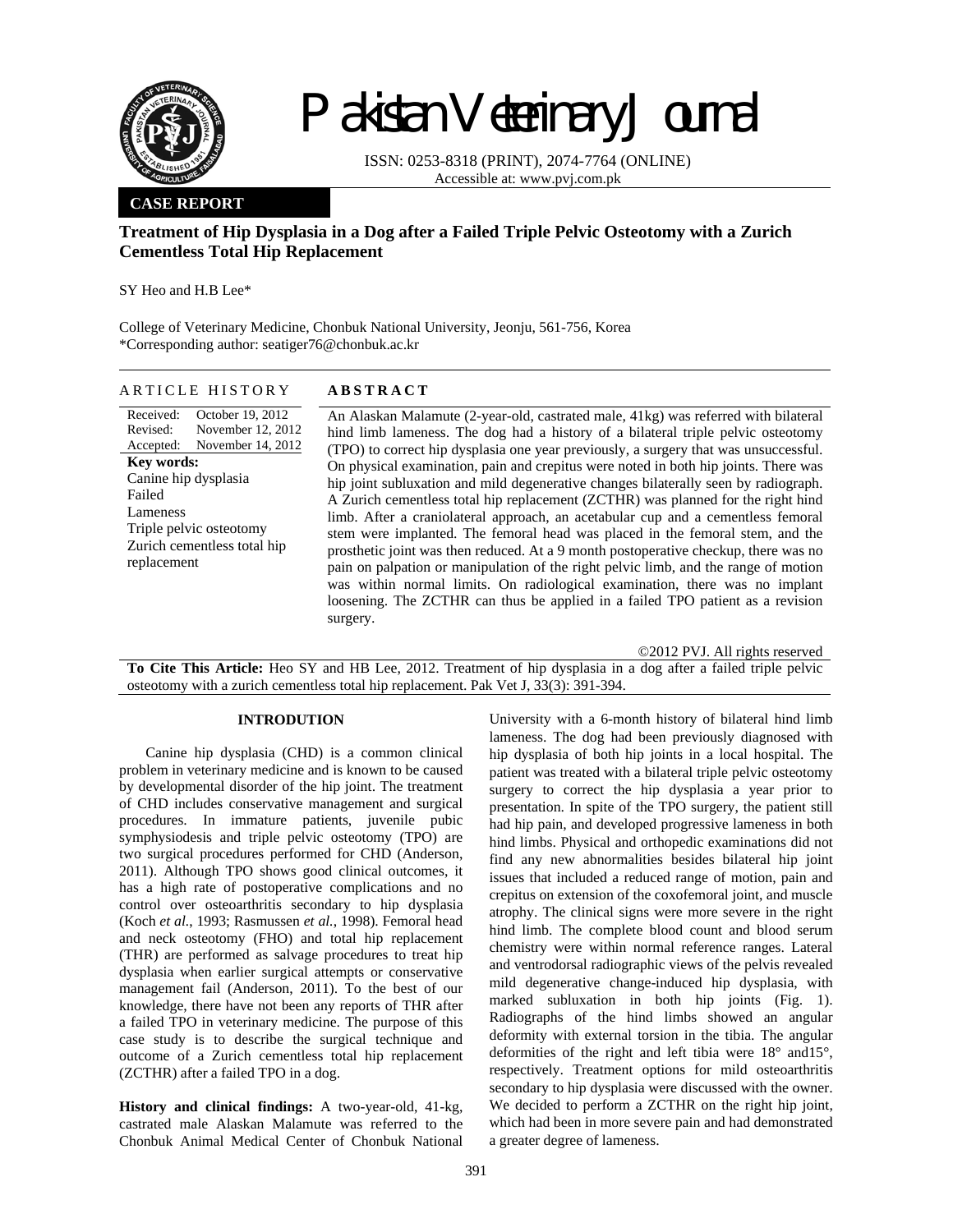

**Fig. 1:** Radiographic images of the pelvis. Ventrodorsal (A) and lateral (B) radiographs showing subluxation and mild degenerative change of the femoral head and muscle atrophy of both hind limbs. There is moderate bilateral periarticular remodeling of the acetabulum.



**Fig. 2:** Intraoperative view. The femur was removed using an oscillating saw (A), the femoral shaft created the canal for a femoral stem (B), the acetabulum was prepared with a cup reamer (C), an acetabular cup was placed within the acetabulum (D), and the femoral head was hammered onto the femoral neck (F).



**Fig. 3:** An immediate postoperative radiograph. The angle of lateral opening is 45°, the angle of inclination is 15°, and the angle of version is 13°.

**Patient preparation and anesthesia:** The patient received cephalexin preoperatively (20 mg/kg IV q one hour, Methilexin Inj®, Union Korea Pharm, Korea) for prophylaxis. The patient was premedicated with acepromazine (0.005 mg/kg SC, SEDAJECT injection®; SAMU MEDIAN, Korea) and butorphanol (0.4 mg/kg IM, Butophan Inj®; Myung Moon Pharm, Korea). Epidural anesthesia was performed with 2% lidocaine (1 ml/4.5 kg, Lidocaine Hcl Dalhan Inj®, Dai Han Pharm, Korea) and general anesthesia was induced using propofol (6 mg/kg IV, Anepol IN®; Ha Na Pharm, Korea) and maintained with isoflurane (Forane soln®, JW Pharmaceutical, Korea) with oxygen in a closed circle system.

**Surgical procedure:** The patient was positioned in lateral recumbency with a positioner on the surgical table. The procedure was performed with Kyon implants (Kyon Inc., Zurich, Switzerland). The hip joint to receive the ZCTHR was approached through a craniolateral approach. The joint capsule of the femoral head was incised with a Tshaped incision. The hind limb was rotated outwards 90°, retractors were placed around the surgical site, and a Hohmann retractor was placed under the femoral head to protect the soft tissue. The osteotomy of the femoral head and neck was performed with a rongeur and an oscillating saw (Fig. 2A). The osteotomy site of the femoral neck was opened with a 6 mm drill bit. The femoral canal was enlarged using an 8.2 mm stem reamer and a medium stem broach (Fig. 2B). The final femoral canal was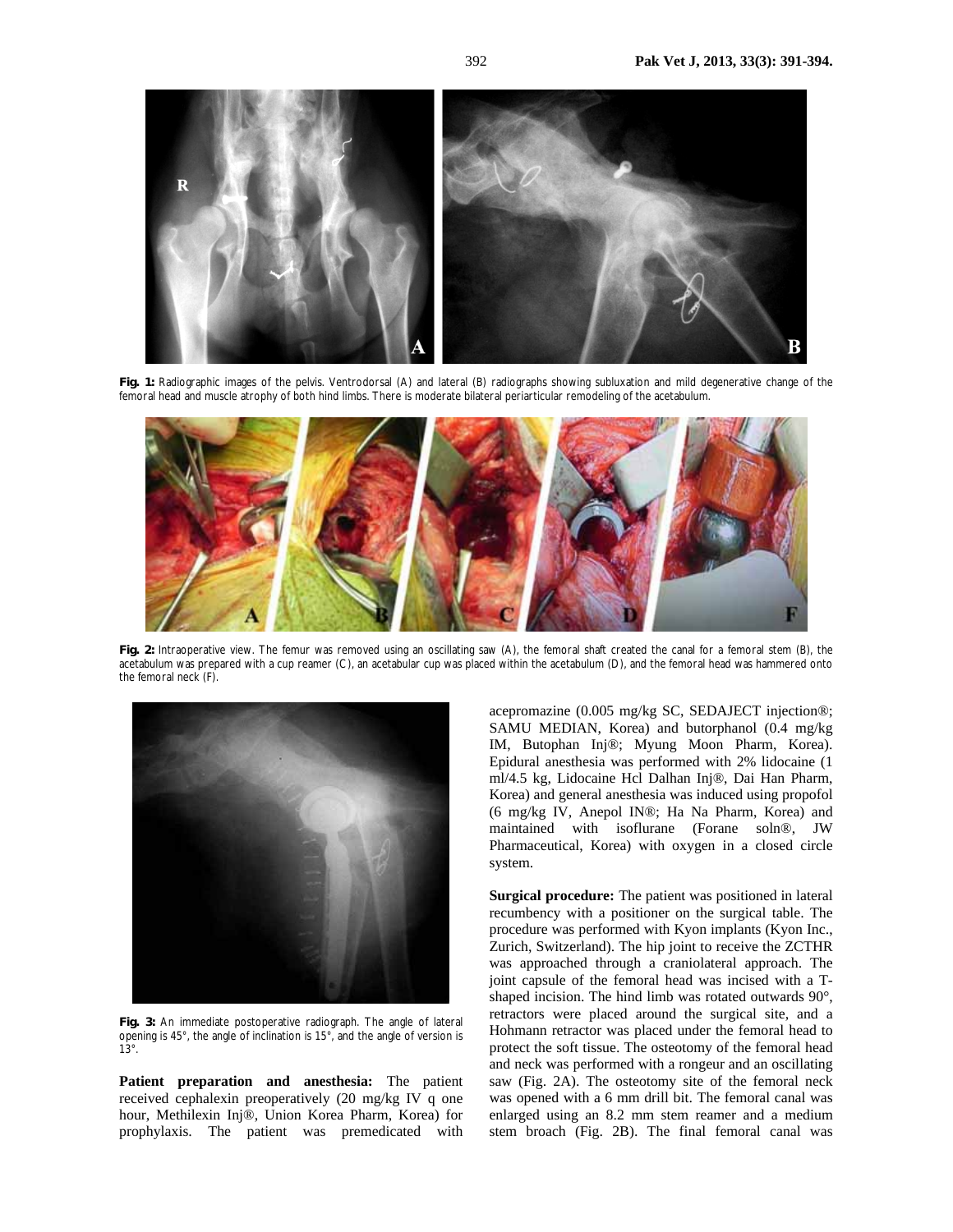

**Fig. 4:** Postoperative radiograph at 9 months showing good implant positioning without any changes.

checked using a medium trial stem. A 2.5 mm pilot hole was drilled into the medial site of the acetabulum to control progression of the reaming. The acetabulum was prepared with a 26 mm and 29 mm cup reamer until the cortical bottom of the fossa was reached (Fig. 2C). A 19 mm impactor was installed with orientation pins. A medium/big head cup (29.5/19 mm) was impacted with a hammer and an impactor into the prepared acetabulum (Fig. 2D). A medium-sized femoral stem was connected to a stem drill guide. The vastus lateralis muscle was retracted cranially. A 4.5 mm drill bit was drilled in the lateral cortex with a drill sleeve at the third hole of the stem. The hole was drilled into the medial cortex using a 3.0 mm drill bit and a drill sleeve. A self-tapping titanium screw was inserted and locked into the femoral stem and the medial cortex. Additional screws were then applied using the same technique. A long/big head was lightly hammered onto the conical peg of the femoral stem (Fig. 2F). The joint of the ZCTHR was reduced and evaluated for impingement and the possibility of luxation within the range of motion. The surgical site was lavaged and closed in a routine manner.

Postoperative radiographs documented appropriate implant positioning and orientation (Fig. 3). Intraoperative and postoperative cultures of the hip joint resulted in positive cultures of *Proteus penneri* and *Proteus vulgaris*. On the basis of the antibiotic sensitivity test, the patient received amikacin (15 mg/kg IV Samu Amikacin injection®, Samu Median, every 12 hours for 14 days), and the sutures were removed at 14 days. The patient was discharged from the hospital with carprofen (2.2 mg/kg PO one daily, Rimadyl®; Pfizer Animal Health, USA) and ciprofloxacin (10 mg/kg PO two times daily, CIPROXIN TAB; Newgenpharm Inc, Korea) to be taken for one month.

At the 12-week follow-up, the patient was using the right hind limb with no observed lameness. There were no complications associated with the surgery. At the 9-month follow-up examination, the patient had an improved gait and muscle mass in both limbs. There was no pain on palpation or manipulation of the right pelvic limb, which demonstrated the normal range of motion (Table 1).

Radiographs confirmed no changes in implant positioning and no implant loosening (Fig 4).

|                                                                        | Left     | Right    | Left      | Right     |
|------------------------------------------------------------------------|----------|----------|-----------|-----------|
|                                                                        | (pre-OP) | (pre-OP) | (post-OP) | (post-OP) |
| Flexion*                                                               | 45       | 45       | 45        | 45        |
| Extension*                                                             | 145      | 145      | 145       | 160       |
| Excursion*                                                             | 100      | 100      | 100       | 115       |
| *Normal range: Flexion (50°), Extension (162°), Excursion (112°) ; OP, |          |          |           |           |

operative

### **DISCUSSION**

We had satisfying results with a ZCTHR after an unsuccessful TPO in a dog. The TPO procedure for treatment of CHD includes rotating the pelvis to improve coverage of the femoral head (Koch *et al.*, 1993). Previous studies have shown good clinical outcomes after a TPO (Borostyankoi *et al.*, 2003). However, a long-term study of TPO in dogs with CHD reported that TPO is unable to prevent the development or progression of osteoarthritis secondary to hip dysplasia (Rasmussen *et al.*, 1998). The primary goals of surgical treatment for CHD are to decrease hip pain and return limbs to their normal functional state. In a patient with pain or no clinical improvement of the hip joint after TPO, it is necessary to perform salvage surgical procedures. FHO or THR are treatment options for mature or failed management of CHD (Anderson, 2011). FHO is regarded as the last option among salvage surgeries in dogs with hip joint problems (Off and Matis, 2011). However, most dogs with CHD weigh around 20 kg. A previous study on FHO reported that functional results were poor in 42% of patients and that the FHO outcome of small dogs was better than that of large dogs according to gait analysis, but that 96% of owners were satisfied with outcomes after a FHO (Off and Matis, 2011).

 THR is another surgical option for returning a hip joint with CHD to normal function. In veterinary medicine, cemented and cementless THR procedures have been developed. A ZCTHR uses immediate fixation of the plasma-coated acetabular cup and the femoral stem with locking screws (Allen, 2012). In a study on ZCTHR, the